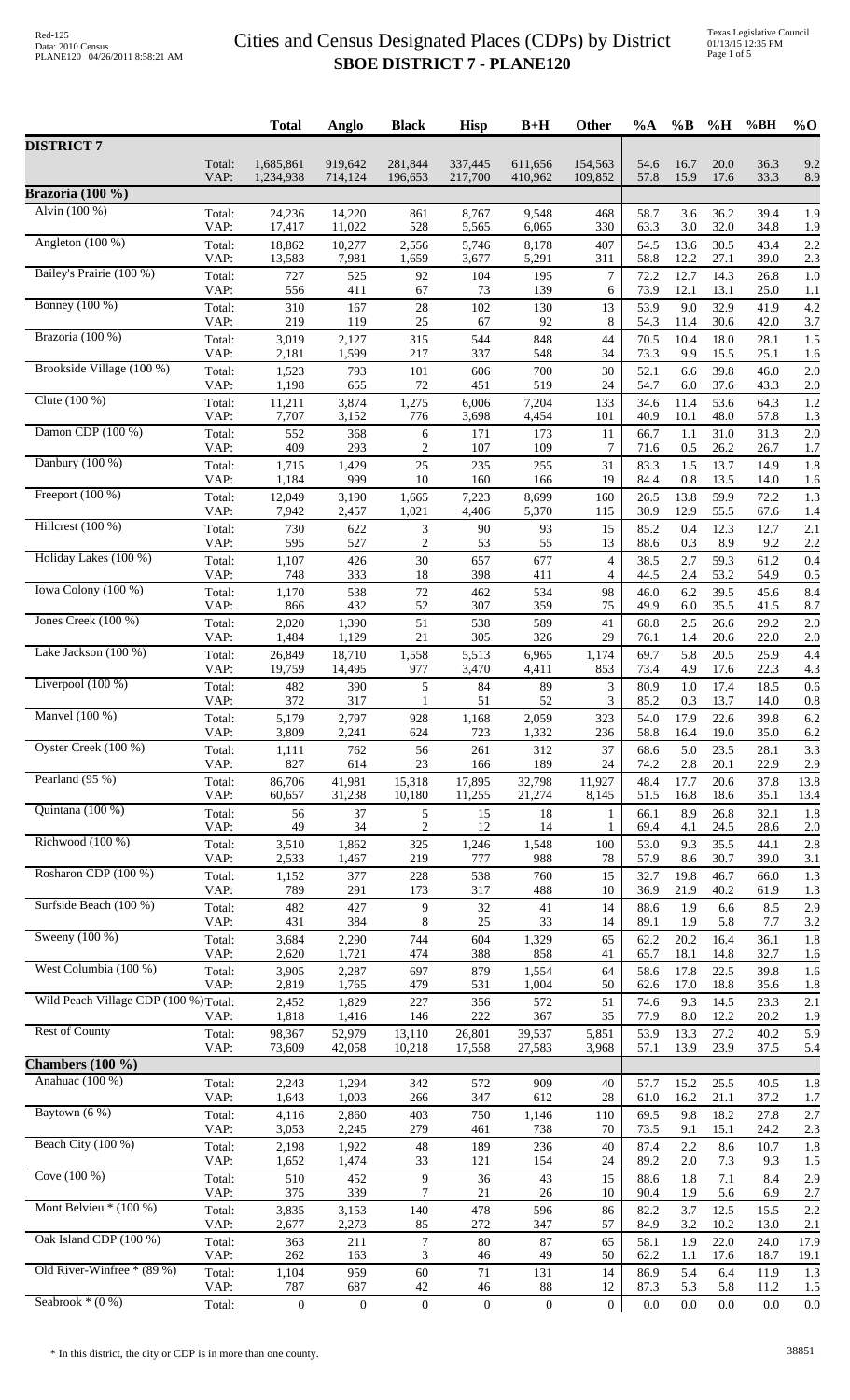|                               |                | <b>Total</b>                       | Anglo                          | <b>Black</b>             | <b>Hisp</b>              | $B+H$                          | <b>Other</b>                     | $\%A$        | $\%$ B       | %H           | %BH          | $\%$ O       |
|-------------------------------|----------------|------------------------------------|--------------------------------|--------------------------|--------------------------|--------------------------------|----------------------------------|--------------|--------------|--------------|--------------|--------------|
| <b>DISTRICT 7</b>             |                |                                    |                                |                          |                          |                                |                                  |              |              |              |              |              |
| Chambers $(100 \%)$           |                |                                    |                                |                          |                          |                                |                                  |              |              |              |              |              |
| Shoreacres $(0\%)$            | VAP:           | $\overline{0}$<br>$\boldsymbol{0}$ | $\mathbf{0}$<br>$\overline{0}$ | $\theta$<br>$\mathbf{0}$ | $\theta$<br>$\mathbf{0}$ | $\overline{0}$<br>$\mathbf{0}$ | $\overline{0}$<br>$\overline{0}$ | 0.0<br>0.0   | 0.0<br>0.0   | 0.0<br>0.0   | 0.0<br>0.0   | 0.0<br>0.0   |
|                               | Total:<br>VAP: | 0                                  | $\overline{0}$                 | $\mathbf{0}$             | $\overline{0}$           | $\mathbf{0}$                   | $\overline{0}$                   | 0.0          | 0.0          | 0.0          | 0.0          | 0.0          |
| Stowell CDP (100 %)           | Total:         | 1,756                              | 825                            | 386                      | 542                      | 918                            | 13                               | 47.0         | 22.0         | 30.9         | 52.3         | 0.7          |
| Texas City $*(0\%)$           | VAP:<br>Total: | 1,225<br>$\boldsymbol{0}$          | 632<br>$\boldsymbol{0}$        | 294<br>$\boldsymbol{0}$  | 292<br>$\boldsymbol{0}$  | 581<br>$\boldsymbol{0}$        | 12<br>$\theta$                   | 51.6<br>0.0  | 24.0<br>0.0  | 23.8<br>0.0  | 47.4<br>0.0  | 1.0<br>0.0   |
|                               | VAP:           | $\mathbf{0}$                       | $\overline{0}$                 | $\boldsymbol{0}$         | $\boldsymbol{0}$         | $\boldsymbol{0}$               | $\boldsymbol{0}$                 | 0.0          | 0.0          | 0.0          | 0.0          | 0.0          |
| Winnie CDP (100 %)            | Total:         | 3,254                              | 2,345                          | 126                      | 749                      | 861                            | 48                               | 72.1         | 3.9          | 23.0         | 26.5         | 1.5          |
| <b>Rest of County</b>         | VAP:<br>Total: | 2,379<br>15,717                    | 1,820<br>10,746                | 85<br>1,571              | 445<br>3,168             | 523<br>4,682                   | 36<br>289                        | 76.5<br>68.4 | 3.6<br>10.0  | 18.7<br>20.2 | 22.0<br>29.8 | 1.5<br>1.8   |
|                               | VAP:           | 11,032                             | 7,843                          | 1,090                    | 1,916                    | 2,989                          | 200                              | 71.1         | 9.9          | 17.4         | 27.1         | 1.8          |
| Fort Bend (84 %)              |                |                                    |                                |                          |                          |                                |                                  |              |              |              |              |              |
| Arcola $(25\%)$               | Total:<br>VAP: | 414<br>264                         | 74<br>56                       | 72<br>40                 | 252<br>157               | 323<br>196                     | 17<br>12                         | 17.9<br>21.2 | 17.4<br>15.2 | 60.9<br>59.5 | 78.0<br>74.2 | 4.1<br>4.5   |
| Beasley (100 %)               | Total:         | 641                                | 257                            | 49                       | 334                      | 380                            | $\overline{4}$                   | 40.1         | 7.6          | 52.1         | 59.3         | 0.6          |
|                               | VAP:           | 452                                | 217                            | 37                       | 198                      | 232                            | 3                                | 48.0         | 8.2          | 43.8         | 51.3         | 0.7          |
| Cinco Ranch CDP (84 %)        | Total:<br>VAP: | 15,436<br>10,465                   | 10,545<br>7,428                | 596<br>377               | 2,003<br>1,193           | 2,547<br>1,547                 | 2,344<br>1,490                   | 68.3<br>71.0 | 3.9<br>3.6   | 13.0<br>11.4 | 16.5<br>14.8 | 15.2<br>14.2 |
| Cumings CDP (100 %)           | Total:         | 981                                | 225                            | 69                       | 674                      | 741                            | 15                               | 22.9         | 7.0          | 68.7         | 75.5         | 1.5          |
| Fairchilds (100 %)            | VAP:           | 671                                | 162                            | 44                       | 457                      | 500                            | 9                                | 24.1         | 6.6          | 68.1         | 74.5         | 1.3          |
|                               | Total:<br>VAP: | 763<br>557                         | 491<br>379                     | 20<br>11                 | 244<br>161               | 264<br>172                     | 8<br>6                           | 64.4<br>68.0 | 2.6<br>2.0   | 32.0<br>28.9 | 34.6<br>30.9 | 1.0<br>1.1   |
| Fifth Street CDP (4 %)        | Total:         | 89                                 | 10                             | $\boldsymbol{0}$         | 78                       | 78                             | 1                                | 11.2         | 0.0          | 87.6         | 87.6         | 1.1          |
| Four Corners CDP (100 %)      | VAP:           | 65                                 | 10                             | $\mathbf{0}$             | 54                       | 54                             | 1                                | 15.4         | 0.0          | 83.1         | 83.1         | 1.5          |
|                               | Total:<br>VAP: | 12,382<br>8,166                    | 846<br>644                     | 3,992<br>2,375           | 3,145<br>1,990           | 7,038<br>4,319                 | 4,498<br>3,203                   | 6.8<br>7.9   | 32.2<br>29.1 | 25.4<br>24.4 | 56.8<br>52.9 | 36.3<br>39.2 |
| Fulshear $(100\%)$            | Total:         | 1,134                              | 700                            | 185                      | 197                      | 381                            | 53                               | 61.7         | 16.3         | 17.4         | 33.6         | 4.7          |
| Greatwood CDP (100 %)         | VAP:           | 807                                | 507                            | 141                      | 129                      | 269                            | 31                               | 62.8         | 17.5         | 16.0         | 33.3         | 3.8          |
|                               | Total:<br>VAP: | 11,538<br>7,783                    | 8,011<br>5,449                 | 976<br>632               | 1,221<br>761             | 2,162<br>1,375                 | 1,365<br>959                     | 69.4<br>70.0 | 8.5<br>8.1   | 10.6<br>9.8  | 18.7<br>17.7 | 11.8<br>12.3 |
| Houston $(0\%)$               | Total:         | 4,134                              | 1,273                          | 805                      | 1,173                    | 1,928                          | 933                              | 30.8         | 19.5         | 28.4         | 46.6         | 22.6         |
| Katy (12 %)                   | VAP:           | 2,920                              | 948                            | 559                      | 743                      | 1,283                          | 689                              | 32.5         | 19.1         | 25.4         | 43.9         | 23.6         |
|                               | Total:<br>VAP: | 1,668<br>1,242                     | 1,019<br>799                   | 220<br>150               | 366<br>249               | 584<br>398                     | 65<br>45                         | 61.1<br>64.3 | 13.2<br>12.1 | 21.9<br>20.0 | 35.0<br>32.0 | 3.9<br>3.6   |
| Kendleton (100 %)             | Total:         | 380                                | 15                             | 321                      | 46                       | 365                            | $\mathbf{0}$                     | 3.9          | 84.5         | 12.1         | 96.1         | 0.0          |
| Meadows Place (100 %)         | VAP:<br>Total: | 288<br>4,660                       | 10<br>2,465                    | 252<br>470               | $27\,$<br>847            | 278<br>1,297                   | $\boldsymbol{0}$<br>898          | 3.5<br>52.9  | 87.5<br>10.1 | 9.4<br>18.2  | 96.5<br>27.8 | 0.0<br>19.3  |
|                               | VAP:           | 3,569                              | 2,027                          | 308                      | 547                      | 845                            | 697                              | 56.8         | 8.6          | 15.3         | 23.7         | 19.5         |
| Mission Bend CDP (66 %)       | Total:         | 24,085                             | 3,179                          | 7,559                    | 9,645                    | 16,943                         | 3,963                            | 13.2         | 31.4         | 40.0         | 70.3         | 16.5         |
| Missouri City (49 %)          | VAP:<br>Total: | 16,540<br>33,038                   | 2,573<br>12,253                | 4,827<br>7,642           | 6,273<br>3,627           | 10.974<br>11,140               | 2,993<br>9.645                   | 15.6<br>37.1 | 29.2<br>23.1 | 37.9<br>11.0 | 66.3<br>33.7 | 18.1<br>29.2 |
|                               | VAP:           | 24,819                             | 9,867                          | 5,562                    | 2,465                    | 7,952                          | 7,000                            | 39.8         | 22.4         | 9.9          | 32.0         | 28.2         |
| Needville (100 %)             | Total:         | 2,823                              | 1,788                          | 316                      | 696                      | 993                            | 42                               | 63.3         | 11.2         | 24.7         | 35.2         | 1.5          |
| New Territory CDP (100 %)     | VAP:<br>Total: | 2,037<br>15,186                    | 1,329<br>6,243                 | 234<br>1,050             | 450<br>1,258             | 679<br>2,285                   | 29<br>6,658                      | 65.2<br>41.1 | 11.5<br>6.9  | 22.1<br>8.3  | 33.3<br>15.0 | 1.4<br>43.8  |
|                               | VAP:           | 10,481                             | 4,389                          | 685                      | 799                      | 1,474                          | 4,618                            | 41.9         | 6.5          | 7.6          | 14.1         | 44.1         |
| Orchard (100 %)               | Total:<br>VAP: | 352<br>261                         | 205<br>162                     | 21<br>14                 | 128<br>86                | 143<br>97                      | $\overline{4}$<br>$\overline{c}$ | 58.2<br>62.1 | 6.0<br>5.4   | 36.4<br>33.0 | 40.6<br>37.2 | 1.1<br>0.8   |
| Pecan Grove CDP (100 %)       | Total:         | 15,963                             | 12,160                         | 1,089                    | 2,253                    | 3,301                          | 502                              | 76.2         | 6.8          | 14.1         | 20.7         | 3.1          |
|                               | VAP:           | 11,702                             | 9,183                          | 729                      | 1,455                    | 2,165                          | 354                              | 78.5         | 6.2          | 12.4         | 18.5         | 3.0          |
| Pleak $(100\%)$               | Total:<br>VAP: | 1,044<br>815                       | 462<br>403                     | 35<br>23                 | 540<br>386               | 564<br>401                     | 18<br>11                         | 44.3<br>49.4 | 3.4<br>2.8   | 51.7<br>47.4 | 54.0<br>49.2 | 1.7<br>1.3   |
| Richmond (100 %)              | Total:         | 11,679                             | 2,951                          | 2,188                    | 6,472                    | 8,543                          | 185                              | 25.3         | 18.7         | 55.4         | 73.1         | 1.6          |
|                               | VAP:           | 8,520                              | 2,593                          | 1,602                    | 4,223                    | 5,785                          | 142                              | 30.4         | 18.8         | 49.6         | 67.9         | 1.7          |
| Rosenberg (100 %)             | Total:<br>VAP: | 30,618<br>21,257                   | 7,608<br>6,287                 | 4,337<br>2,730           | 18,470<br>12,009         | 22,509<br>14,609               | 501<br>361                       | 24.8<br>29.6 | 14.2<br>12.8 | 60.3<br>56.5 | 73.5<br>68.7 | 1.6<br>1.7   |
| Sienna Plantation CDP (100 %) | Total:         | 13,721                             | 7,807                          | 2,604                    | 1,665                    | 4,208                          | 1,706                            | 56.9         | 19.0         | 12.1         | 30.7         | 12.4         |
|                               | VAP:           | 8,508                              | 4,890                          | 1,632                    | 944                      | 2,545                          | 1,073                            | 57.5         | 19.2         | 11.1         | 29.9         | 12.6         |
| Simonton $(100\%)$            | Total:<br>VAP: | 814<br>650                         | 655<br>536                     | 64<br>49                 | 67<br>44                 | 128<br>90                      | 31<br>24                         | 80.5<br>82.5 | 7.9<br>7.5   | 8.2<br>6.8   | 15.7<br>13.8 | 3.8<br>3.7   |
| Stafford (57 %)               | Total:         | 10,105                             | 2,284                          | 2,676                    | 2,078                    | 4,634                          | 3,187                            | 22.6         | 26.5         | 20.6         | 45.9         | 31.5         |
| Sugar Land (100 %)            | VAP:           | 7,779                              | 1,986                          | 1,908                    | 1,389                    | 3,238                          | 2,555                            | 25.5         | 24.5         | 17.9         | 41.6         | 32.8         |
|                               | Total:<br>VAP: | 78,817<br>59,401                   | 35,014<br>27,793               | 6,209<br>4,389           | 8,324<br>5,792           | 14,353<br>10,102               | 29,450<br>21,506                 | 44.4<br>46.8 | 7.9<br>7.4   | 10.6<br>9.8  | 18.2<br>17.0 | 37.4<br>36.2 |
| Thompsons $(100\%)$           | Total:         | 246                                | 105                            | 91                       | 36                       | 123                            | 18                               | 42.7         | 37.0         | 14.6         | 50.0         | 7.3          |
| Weston Lakes $(100\%)$        | VAP:           | 190                                | 90                             | 69                       | 22                       | 89                             | 11                               | 47.4         | 36.3         | 11.6         | 46.8         | 5.8          |
|                               | Total:<br>VAP: | 2,482<br>1,958                     | 2,050<br>1,659                 | 148<br>96                | 176<br>124               | 323<br>219                     | 109<br>80                        | 82.6<br>84.7 | 6.0<br>4.9   | 7.1<br>6.3   | 13.0<br>11.2 | 4.4<br>4.1   |
| <b>Rest of County</b>         | Total:         | 195,089                            | 83,109                         | 31,059                   | 44,448                   | 74,241                         | 37,739                           | 42.6         | 15.9         | 22.8         | 38.1         | 19.3         |
| Galveston $(100 \%)$          | VAP:           | 133,323                            | 60,067                         | 20,012                   | 28,111                   | 47,550                         | 25,706                           | 45.1         | 15.0         | 21.1         | 35.7         | 19.3         |
| Bacliff CDP (100 %)           | Total:         | 8,619                              | 4,741                          | 352                      | 3,196                    | 3,508                          | 370                              | 55.0         | 4.1          | 37.1         | 40.7         | 4.3          |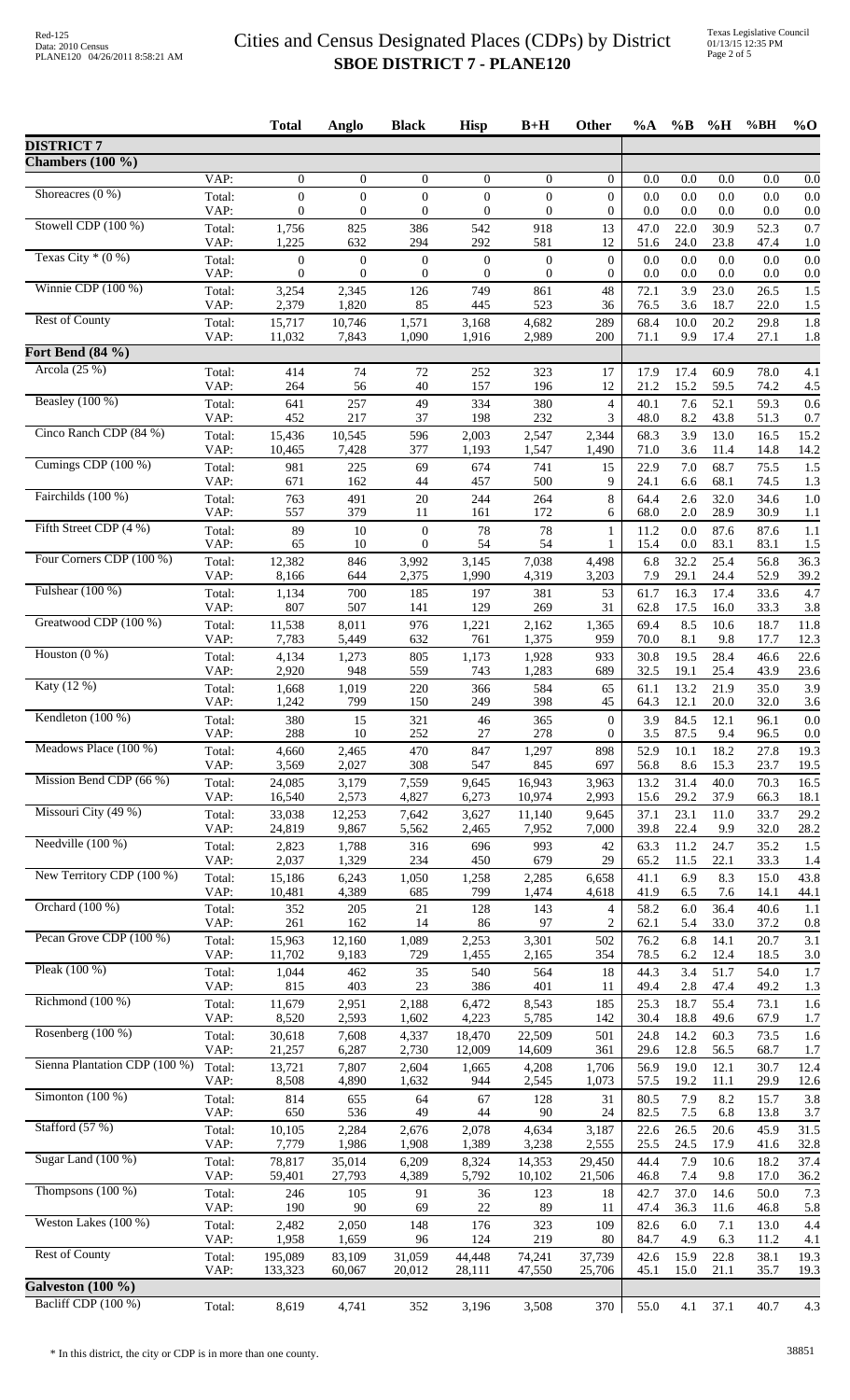|                               |                | <b>Total</b>           | Anglo                    | <b>Black</b>           | <b>Hisp</b>            | $B+H$                  | Other                 | %A           | $\%$ B         | $\%$ H         | %BH          | $%$ <sup>O</sup> |
|-------------------------------|----------------|------------------------|--------------------------|------------------------|------------------------|------------------------|-----------------------|--------------|----------------|----------------|--------------|------------------|
| <b>DISTRICT 7</b>             |                |                        |                          |                        |                        |                        |                       |              |                |                |              |                  |
| Galveston (100 %)             |                |                        |                          |                        |                        |                        |                       |              |                |                |              |                  |
| Bayou Vista (100 %)           | VAP:<br>Total: | 6,209<br>1,537         | 3,766<br>1,399           | 231<br>$10\,$          | 1,959<br>103           | 2,165<br>110           | 278<br>28             | 60.7<br>91.0 | 3.7<br>0.7     | 31.6<br>6.7    | 34.9<br>7.2  | 4.5<br>1.8       |
|                               | VAP:           | 1,406                  | 1,285                    | 8                      | 91                     | 98                     | 23                    | 91.4         | 0.6            | 6.5            | 7.0          | 1.6              |
| Bolivar Peninsula CDP (100 %) | Total:<br>VAP: | 2,417<br>2,046         | 1,962<br>1,755           | 21<br>15               | 353<br>215             | 372<br>230             | 83<br>61              | 81.2<br>85.8 | 0.9<br>0.7     | 14.6<br>10.5   | 15.4<br>11.2 | 3.4<br>3.0       |
| Clear Lake Shores (100 %)     | Total:         | 1,063                  | 953                      | 15                     | 81                     | 93                     | 17                    | 89.7         | 1.4            | 7.6            | 8.7          | 1.6              |
| Dickinson (100 %)             | VAP:<br>Total: | 897<br>18,680          | 815<br>9,770             | 10<br>2,323            | 58<br>6,106            | 68<br>8,305            | 14<br>605             | 90.9<br>52.3 | 1.1<br>12.4    | 6.5<br>32.7    | 7.6<br>44.5  | 1.6<br>3.2       |
|                               | VAP:           | 13,637                 | 7,945                    | 1,541                  | 3,749                  | 5,251                  | 441                   | 58.3         | 11.3           | 27.5           | 38.5         | 3.2              |
| Friendswood (71 %)            | Total:<br>VAP: | 25,510<br>18,428       | 21,031<br>15,512         | 522<br>351             | 2,541<br>1,597         | 3,039<br>1,933         | 1,440<br>983          | 82.4<br>84.2 | 2.0<br>1.9     | 10.0<br>8.7    | 11.9<br>10.5 | 5.6<br>5.3       |
| Galveston (100 %)             | Total:         | 47,743                 | 21,500                   | 9,543                  | 14,925                 | 24,074                 | 2,169                 | 45.0         | 20.0           | 31.3           | 50.4         | 4.5              |
| Hitchcock (100 %)             | VAP:<br>Total: | 38,516<br>6,961        | 19,109<br>3,327          | 7,111<br>2,213         | 10,668<br>1,412        | 17,600<br>3,563        | 1,807<br>71           | 49.6<br>47.8 | 18.5<br>31.8   | 27.7<br>20.3   | 45.7<br>51.2 | 4.7<br>1.0       |
|                               | VAP:           | 5,065                  | 2,641                    | 1,505                  | 881                    | 2,365                  | 59                    | 52.1         | 29.7           | 17.4           | 46.7         | 1.2              |
| Jamaica Beach (100 %)         | Total:<br>VAP: | 983<br>863             | 870<br>770               | 21<br>16               | 72<br>58               | 89<br>72               | 24<br>21              | 88.5<br>89.2 | 2.1<br>1.9     | 7.3<br>6.7     | 9.1<br>8.3   | 2.4<br>2.4       |
| Kemah (100 %)                 | Total:         | 1,773                  | 1,243                    | 79                     | 313                    | 392                    | 138                   | 70.1         | 4.5            | 17.7           | 22.1         | 7.8              |
| La Marque $(100\%)$           | VAP:           | 1,332                  | 948                      | 55                     | 224                    | 279                    | 105                   | 71.2         | 4.1            | 16.8           | 20.9         | 7.9              |
|                               | Total:<br>VAP: | 14,509<br>10,853       | 5,621<br>4,757           | 5,476<br>3,841         | 3,271<br>2,106         | 8,637<br>5,915         | 251<br>181            | 38.7<br>43.8 | 37.7<br>35.4   | 22.5<br>19.4   | 59.5<br>54.5 | 1.7<br>1.7       |
| League City (98 %)            | Total:         | 81,998                 | 56,074                   | 6,389                  | 14,188                 | 20,277                 | 5,647                 | 68.4         | 7.8            | 17.3           | 24.7         | 6.9              |
| San Leon CDP (100 %)          | VAP:<br>Total: | 58,556<br>4,970        | 41,610<br>3,408          | 4,212<br>52            | 8,931<br>1,156         | 13,010<br>1,198        | 3,936<br>364          | 71.1<br>68.6 | 7.2<br>1.0     | 15.3<br>23.3   | 22.2<br>24.1 | 6.7<br>7.3       |
|                               | VAP:           | 3,975                  | 2,947                    | 34                     | 730                    | 759                    | 269                   | 74.1         | 0.9            | 18.4           | 19.1         | 6.8              |
| Santa Fe (100 %)              | Total:<br>VAP: | 12,222<br>9,265        | 10,560<br>8,133          | 75<br>39               | 1,412<br>964           | 1,474<br>993           | 188<br>139            | 86.4<br>87.8 | 0.6<br>0.4     | 11.6<br>10.4   | 12.1<br>10.7 | 1.5<br>1.5       |
| Seabrook $*(0\%)$             | Total:         | $\boldsymbol{0}$       | $\boldsymbol{0}$         | $\boldsymbol{0}$       | $\boldsymbol{0}$       | $\mathbf{0}$           | $\overline{0}$        | 0.0          | 0.0            | 0.0            | 0.0          | 0.0              |
| Texas City $*(100\%)$         | VAP:<br>Total: | $\mathbf{0}$<br>45,099 | $\overline{0}$<br>18,509 | $\mathbf{0}$<br>13,904 | $\mathbf{0}$<br>12,184 | $\mathbf{0}$<br>25,683 | $\overline{0}$<br>907 | 0.0<br>41.0  | 0.0<br>30.8    | 0.0<br>27.0    | 0.0<br>56.9  | 0.0<br>2.0       |
|                               | VAP:           | 33,255                 | 15,014                   | 9,751                  | 7,919                  | 17,531                 | 710                   | 45.1         | 29.3           | 23.8           | 52.7         | 2.1              |
| Tiki Island (100 %)           | Total:<br>VAP: | 968<br>891             | 875<br>813               | 13<br>11               | 48<br>41               | 61<br>52               | 32<br>26              | 90.4<br>91.2 | 1.3<br>1.2     | 5.0<br>4.6     | 6.3<br>5.8   | 3.3<br>2.9       |
| <b>Rest of County</b>         | Total:         | 16,257                 | 10,809                   | 1,272                  | 3,909                  | 5,137                  | 311                   | 66.5         | 7.8            | 24.0           | 31.6         | 1.9              |
| Hardin (100 %)                | VAP:           | 11,948                 | 8,439                    | 839                    | 2,458                  | 3,279                  | 230                   | 70.6         | 7.0            | 20.6           | 27.4         | 1.9              |
| Kountze $(100\%)$             | Total:         | 2,123                  | 1,488                    | 509                    | 106                    | 609                    | 26                    | 70.1         | 24.0           | 5.0            | 28.7         | 1.2              |
|                               | VAP:           | 1,528                  | 1,095                    | 350                    | 69                     | 414                    | 19                    | 71.7         | 22.9           | 4.5            | 27.1         | 1.2              |
| Lumberton $(100\%)$           | Total:<br>VAP: | 11,943<br>8,768        | 11,096<br>8,246          | $80\,$<br>42           | 567<br>342             | 640<br>381             | 207<br>141            | 92.9<br>94.0 | 0.7<br>0.5     | 4.7<br>3.9     | 5.4<br>4.3   | 1.7<br>1.6       |
| Pinewood Estates CDP (100 %)  | Total:         | 1,678                  | 1,531                    | $22\,$                 | 99                     | 121                    | 26                    | 91.2         | 1.3            | 5.9            | 7.2          | 1.5              |
| Rose Hill Acres (100 %)       | VAP:<br>Total: | 1,280<br>441           | 1,192<br>413             | 14<br>$\boldsymbol{0}$ | 53<br>22               | 67<br>22               | 21<br>6               | 93.1<br>93.7 | 1.1<br>0.0     | 4.1<br>5.0     | 5.2<br>5.0   | 1.6<br>1.4       |
|                               | VAP:           | 340                    | 319                      | $\boldsymbol{0}$       | 16                     | 16                     | 5                     | 93.8         | 0.0            | 4.7            | 4.7          | 1.5              |
| Silsbee $(100\%)$             | Total:<br>VAP: | 6,611<br>4,910         | 4,206<br>3,278           | 2,050<br>1,406         | 267<br>159             | 2,311<br>1,562         | 94<br>70              | 63.6<br>66.8 | 31.0<br>28.6   | 4.0<br>3.2     | 35.0<br>31.8 | 1.4<br>1.4       |
| Sour Lake (100 %)             | Total:         | 1,813                  | 1,630                    | 53                     | 92                     | 145                    | 38                    | 89.9         | 2.9            | 5.1            | 8.0          | 2.1              |
| Wildwood CDP $*(58%)$         | VAP:           | 1,344                  | 1,225<br>675             | 33                     | 59<br>$22\,$           | 92<br>26               | 27<br>12              | 91.1<br>94.7 | 2.5<br>0.6     | 4.4<br>3.1     | 6.8          | 2.0<br>1.7       |
|                               | Total:<br>VAP: | 713<br>579             | 552                      | $\overline{4}$<br>3    | 15                     | 18                     | 9                     | 95.3         | 0.5            | 2.6            | 3.6<br>3.1   | 1.6              |
| <b>Rest of County</b>         | Total:<br>VAP: | 29,313<br>21,776       | 27,049<br>20,285         | 649<br>441             | 1,209<br>742           | 1,849<br>1,178         | 415<br>313            | 92.3<br>93.2 | $2.2\,$<br>2.0 | 4.1<br>3.4     | 6.3<br>5.4   | 1.4<br>1.4       |
| Jasper $(100\%)$              |                |                        |                          |                        |                        |                        |                       |              |                |                |              |                  |
| Browndell (100 %)             | Total:         | 197                    | 95                       | 97                     | $\boldsymbol{7}$       | 102                    | $\overline{0}$        | 48.2         | 49.2           | 3.6            | 51.8         | 0.0              |
| <b>Buna CDP</b> (100 %)       | VAP:<br>Total: | 150<br>2,142           | $77\,$<br>1,865          | 71<br>176              | $\sqrt{2}$<br>66       | 73<br>240              | $\overline{0}$<br>37  | 51.3<br>87.1 | 47.3<br>8.2    | 1.3<br>3.1     | 48.7<br>11.2 | 0.0<br>1.7       |
|                               | VAP:           | 1,636                  | 1,450                    | 127                    | 36                     | 163                    | 23                    | 88.6         | 7.8            | 2.2            | 10.0         | 1.4              |
| Evadale CDP (100 %)           | Total:<br>VAP: | 1,483<br>1,068         | 1,434<br>1,040           | 12<br>$\mathbf{1}$     | 33<br>23               | 45<br>24               | $\overline{4}$<br>4   | 96.7<br>97.4 | 0.8<br>0.1     | 2.2<br>2.2     | 3.0<br>2.2   | 0.3<br>0.4       |
| Jasper (100 %)                | Total:         | 7,590                  | 3,177                    | 3,456                  | 822                    | 4,252                  | 161                   | 41.9         | 45.5           | 10.8           | 56.0         | 2.1              |
| Kirbyville (100 %)            | VAP:<br>Total: | 5,358<br>2,142         | 2,519<br>1,497           | 2,295<br>441           | 448<br>165             | 2,731<br>602           | 108<br>43             | 47.0<br>69.9 | 42.8<br>20.6   | 8.4<br>7.7     | 51.0<br>28.1 | 2.0<br>2.0       |
|                               | VAP:           | 1,578                  | 1,167                    | 297                    | 86                     | 381                    | 30                    | 74.0         | 18.8           | 5.4            | 24.1         | 1.9              |
| Sam Rayburn CDP (100 %)       | Total:<br>VAP: | 1,181<br>950           | 1,054<br>865             | 34<br>17               | 69<br>48               | 102<br>65              | 25<br>20              | 89.2<br>91.1 | 2.9<br>1.8     | 5.8<br>5.1     | 8.6<br>6.8   | 2.1<br>2.1       |
| <b>Rest of County</b>         | Total:         | 20,975                 | 17,817                   | 2,009                  | 855                    | 2,845                  | 313                   | 84.9         | 9.6            | 4.1            | 13.6         | 1.5              |
| Jefferson $(100\%)$           | VAP:           | 16,075                 | 13,824                   | 1,445                  | 605                    | 2,042                  | 209                   | 86.0         | 9.0            | 3.8            | 12.7         | 1.3              |
| Beaumont (100 %)              | Total:         | 118,296                | 41.041                   | 57,126                 | 15,898                 | 72,376                 | 4,879                 | 34.7         | 48.3           | 13.4           | 61.2         | 4.1              |
|                               | VAP:           | 89,027                 | 34,824                   | 40,467                 | 10,372                 | 50,509                 | 3,694                 | 39.1         | 45.5           | 11.7           | 56.7         | 4.1              |
| Bevil Oaks (100 %)            | Total:<br>VAP: | 1,274<br>1,040         | 1,107<br>940             | 60<br>30               | 76<br>48               | 136<br>78              | 31<br>22              | 86.9<br>90.4 | 4.7<br>2.9     | $6.0\,$<br>4.6 | 10.7<br>7.5  | 2.4<br>2.1       |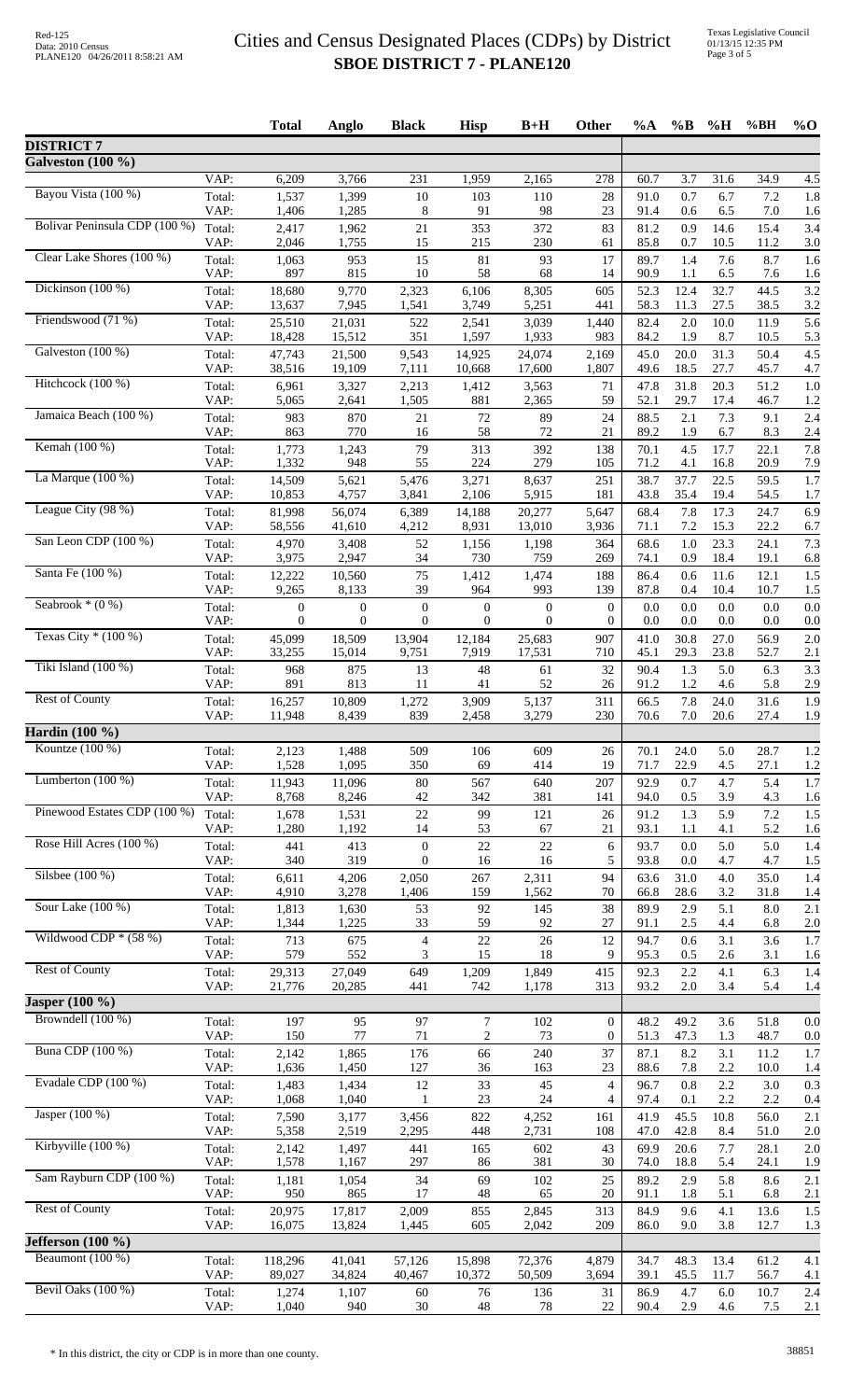|                                                     |                | <b>Total</b>                         | Anglo                                | <b>Black</b>                         | <b>Hisp</b>                          | $B+H$                                | Other                            | %A           | $\%$ B       | %H           | $\%BH$       | $\%$ O     |
|-----------------------------------------------------|----------------|--------------------------------------|--------------------------------------|--------------------------------------|--------------------------------------|--------------------------------------|----------------------------------|--------------|--------------|--------------|--------------|------------|
| <b>DISTRICT 7</b>                                   |                |                                      |                                      |                                      |                                      |                                      |                                  |              |              |              |              |            |
| Jefferson $(100 \%)$<br>Central Gardens CDP (100 %) |                |                                      |                                      |                                      |                                      |                                      |                                  |              |              |              |              |            |
|                                                     | Total:<br>VAP: | 4,347<br>3,406                       | 3,772<br>3,025                       | 58<br>40                             | 388<br>250                           | 444<br>289                           | 131<br>92                        | 86.8<br>88.8 | 1.3<br>1.2   | 8.9<br>7.3   | 10.2<br>8.5  | 3.0<br>2.7 |
| China (100 %)                                       | Total:<br>VAP: | 1,160<br>944                         | 836<br>681                           | 251<br>203                           | 66<br>54                             | 312<br>253                           | 12<br>10                         | 72.1<br>72.1 | 21.6<br>21.5 | 5.7<br>5.7   | 26.9<br>26.8 | 1.0<br>1.1 |
| Fannett CDP (100 %)                                 | Total:         | 2,252                                | 1,878                                | 96                                   | 218                                  | 311                                  | 63                               | 83.4         | 4.3          | 9.7          | 13.8         | 2.8        |
| Groves (100 %)                                      | VAP:<br>Total: | 1,676<br>16,144                      | 1,434<br>12,174                      | 61<br>751                            | 134<br>2,639                         | 195<br>3,345                         | 47<br>625                        | 85.6<br>75.4 | 3.6<br>4.7   | 8.0<br>16.3  | 11.6<br>20.7 | 2.8<br>3.9 |
|                                                     | VAP:           | 12,370                               | 9,746                                | 487                                  | 1,687                                | 2,160                                | 464                              | 78.8         | 3.9          | 13.6         | 17.5         | 3.8        |
| Nederland (100 %)                                   | Total:<br>VAP: | 17,547<br>13,318                     | 14,254<br>11,205                     | 786<br>437                           | 1,871<br>1,228                       | 2,620<br>1,648                       | 673<br>465                       | 81.2<br>84.1 | 4.5<br>3.3   | 10.7<br>9.2  | 14.9<br>12.4 | 3.8<br>3.5 |
| Nome (100 %)                                        | Total:         | 588                                  | 392                                  | 111                                  | 83                                   | 193                                  | 3                                | 66.7         | 18.9         | 14.1         | 32.8         | 0.5        |
| Port Arthur $*(100\%)$                              | VAP:<br>Total: | 441<br>53,814                        | 310<br>12,291                        | 80<br>22,451                         | 49<br>15,917                         | 128<br>37,973                        | 3<br>3,550                       | 70.3<br>22.8 | 18.1<br>41.7 | 11.1<br>29.6 | 29.0<br>70.6 | 0.7<br>6.6 |
|                                                     | VAP:           | 39,300                               | 10,766                               | 16,226                               | 9,912                                | 25,951                               | 2,583                            | 27.4         | 41.3         | 25.2         | 66.0         | 6.6        |
| Port Neches (100 %)                                 | Total:<br>VAP: | 13,040<br>10,016                     | 11,154<br>8,798                      | 189<br>98                            | 1,296<br>833                         | 1,463<br>924                         | 423<br>294                       | 85.5<br>87.8 | 1.4<br>1.0   | 9.9<br>8.3   | 11.2<br>9.2  | 3.2<br>2.9 |
| Taylor Landing (100 %)                              | Total:         | 228                                  | 211                                  | $\overline{4}$                       | $\mathfrak s$                        | 9                                    | 8                                | 92.5         | 1.8          | 2.2          | 3.9          | 3.5        |
| <b>Rest of County</b>                               | VAP:<br>Total: | 191<br>23,583                        | 179<br>13,393                        | $\overline{4}$<br>5,492              | 3<br>4,442                           | 7<br>9,837                           | 5<br>353                         | 93.7<br>56.8 | 2.1<br>23.3  | 1.6<br>18.8  | 3.7<br>41.7  | 2.6<br>1.5 |
|                                                     | VAP:           | 20,146                               | 11,039                               | 4,968                                | 3,904                                | 8,788                                | 319                              | 54.8         | 24.7         | 19.4         | 43.6         | 1.6        |
| Liberty $(100 \%)$<br>Ames (100 %)                  |                |                                      |                                      |                                      |                                      |                                      |                                  |              |              |              |              |            |
|                                                     | Total:<br>VAP: | 1,003<br>755                         | 85<br>60                             | 854<br>644                           | 38<br>27                             | 890<br>670                           | 28<br>25                         | 8.5<br>7.9   | 85.1<br>85.3 | 3.8<br>3.6   | 88.7<br>88.7 | 2.8<br>3.3 |
| <b>Big Thicket Lake Estates CDP</b><br>(57%)        | Total:         | 423                                  | 381                                  | $\overline{4}$                       | 35                                   | 39                                   | 3                                | 90.1         | 0.9          | 8.3          | 9.2          | 0.7        |
|                                                     | VAP:           | 326                                  | 305                                  | -1                                   | 17                                   | 18                                   | 3                                | 93.6         | 0.3          | 5.2          | 5.5          | 0.9        |
| Cleveland (100 %)                                   | Total:<br>VAP: | 7,666<br>5,614                       | 3,501<br>2,800                       | 1,920<br>1,384                       | 2,131<br>1,332                       | 4,004<br>2,693                       | 161<br>121                       | 45.7<br>49.9 | 25.0<br>24.7 | 27.8<br>23.7 | 52.2<br>48.0 | 2.1<br>2.2 |
| Daisetta (100 %)                                    | Total:         | 966                                  | 866                                  | 34                                   | 53                                   | 87                                   | 13                               | 89.6         | 3.5          | 5.5          | 9.0          | 1.3        |
| Dayton (100 %)                                      | VAP:<br>Total: | 701<br>7,242                         | 639<br>4,587                         | 20<br>1,385                          | 32<br>1,110                          | 52<br>2,486                          | 10<br>169                        | 91.2<br>63.3 | 2.9<br>19.1  | 4.6<br>15.3  | 7.4<br>34.3  | 1.4<br>2.3 |
| Dayton Lakes (100 %)                                | VAP:           | 5,178                                | 3,458                                | 925                                  | 673                                  | 1,596                                | 124                              | 66.8         | 17.9         | 13.0         | 30.8         | 2.4        |
|                                                     | Total:<br>VAP: | 93<br>73                             | 82<br>64                             | $\theta$<br>$\overline{0}$           | 11<br>9                              | 11<br>9                              | $\overline{0}$<br>$\overline{0}$ | 88.2<br>87.7 | 0.0<br>0.0   | 11.8<br>12.3 | 11.8<br>12.3 | 0.0<br>0.0 |
| Devers $(100\%)$                                    | Total:         | 447                                  | 303                                  | 35                                   | 102                                  | 135                                  | 9                                | 67.8         | 7.8          | 22.8         | 30.2         | 2.0        |
| Hardin (100 %)                                      | VAP:<br>Total: | 322<br>819                           | 228<br>716                           | 28<br>8                              | 58<br>76                             | 86<br>84                             | 8<br>19                          | 70.8<br>87.4 | 8.7<br>1.0   | 18.0<br>9.3  | 26.7<br>10.3 | 2.5<br>2.3 |
|                                                     | VAP:           | 613                                  | 560                                  | 4                                    | 37                                   | 41                                   | 12                               | 91.4         | 0.7          | 6.0          | 6.7          | 2.0        |
| Hull CDP (100 %)                                    | Total:<br>VAP: | 669<br>490                           | 641<br>475                           | 5<br>$\overline{c}$                  | 18<br>8                              | 23<br>10                             | 5<br>5                           | 95.8<br>96.9 | 0.7<br>0.4   | 2.7<br>1.6   | 3.4<br>2.0   | 0.7<br>1.0 |
| Kenefick $(100\%)$                                  | Total:         | 563                                  | 532                                  | 1                                    | 25                                   | 25                                   | 6                                | 94.5         | 0.2          | 4.4          | 4.4          | 1.1        |
| Liberty $(100\%)$                                   | VAP:<br>Total: | 439<br>8,397                         | 416<br>5,155                         | $\mathbf{1}$<br>1,190                | 17<br>1,949                          | 17<br>3,112                          | 6<br>130                         | 94.8<br>61.4 | 0.2<br>14.2  | 3.9<br>23.2  | 3.9<br>37.1  | 1.4<br>1.5 |
| Mont Belvieu $*(0\%)$                               | VAP:           | 6,199                                | 4,045                                | 866                                  | 1,196                                | 2,047                                | 107                              | 65.3         | 14.0         | 19.3         | 33.0         | 1.7        |
|                                                     | Total:<br>VAP: | $\boldsymbol{0}$<br>$\boldsymbol{0}$ | $\boldsymbol{0}$<br>$\boldsymbol{0}$ | $\boldsymbol{0}$<br>$\boldsymbol{0}$ | $\boldsymbol{0}$<br>$\boldsymbol{0}$ | $\boldsymbol{0}$<br>$\boldsymbol{0}$ | $\overline{0}$<br>$\overline{0}$ | 0.0<br>0.0   | 0.0<br>0.0   | 0.0<br>0.0   | 0.0<br>0.0   | 0.0<br>0.0 |
| North Cleveland (100 %)                             | Total:<br>VAP: | 247<br>190                           | 169<br>139                           | 9                                    | 64                                   | 68<br>45                             | 10                               | 68.4<br>73.2 | 3.6          | 25.9         | 27.5         | 4.0        |
| Old River-Winfree * (11 %)                          | Total:         | 141                                  | 122                                  | 6<br>$\overline{4}$                  | 41<br>15                             | 19                                   | 6<br>$\boldsymbol{0}$            | 86.5         | 3.2<br>2.8   | 21.6<br>10.6 | 23.7<br>13.5 | 3.2<br>0.0 |
| Plum Grove $(100\%)$                                | VAP:           | 100                                  | 90                                   | 1                                    | 9                                    | 10                                   | $\overline{0}$                   | 90.0         | 1.0          | 9.0          | 10.0         | 0.0        |
|                                                     | Total:<br>VAP: | 600<br>437                           | 520<br>387                           | $\overline{2}$<br>$\overline{c}$     | 74<br>45                             | 76<br>47                             | $\overline{4}$<br>3              | 86.7<br>88.6 | 0.3<br>0.5   | 12.3<br>10.3 | 12.7<br>10.8 | 0.7<br>0.7 |
| <b>Rest of County</b>                               | Total:<br>VAP: | 46,367<br>34,839                     | 34,661<br>26,599                     | 3,205<br>2,651                       | 7,901<br>5,107                       | 11,014<br>7,705                      | 692<br>535                       | 74.8<br>76.3 | 6.9<br>7.6   | 17.0<br>14.7 | 23.8<br>22.1 | 1.5<br>1.5 |
| Newton $(100\%$                                     |                |                                      |                                      |                                      |                                      |                                      |                                  |              |              |              |              |            |
| Deweyville CDP (100 %)                              | Total:         | 1,023                                | 951                                  | 16                                   | 18                                   | 33                                   | 39                               | 93.0         | 1.6          | 1.8          | 3.2          | 3.8        |
| Newton $(100\%)$                                    | VAP:<br>Total: | 796<br>2,478                         | 751<br>1,445                         | 7<br>885                             | 12<br>114                            | 19<br>996                            | 26<br>37                         | 94.3<br>58.3 | 0.9<br>35.7  | 1.5<br>4.6   | 2.4<br>40.2  | 3.3<br>1.5 |
|                                                     | VAP:           | 1,949                                | 1,161                                | 675                                  | 89                                   | 761                                  | 27                               | 59.6         | 34.6         | 4.6          | 39.0         | 1.4        |
| South Toledo Bend CDP (100 %) Total:                | VAP:           | 524<br>476                           | 503<br>462                           | 5<br>$\overline{2}$                  | 11<br>8                              | 16<br>10                             | 5<br>$\overline{4}$              | 96.0<br>97.1 | 1.0<br>0.4   | 2.1<br>1.7   | 3.1<br>2.1   | 1.0<br>0.8 |
| <b>Rest of County</b>                               | Total:         | 10,420                               | 7,926                                | 2,082                                | 260                                  | 2,334                                | 160                              | 76.1         | 20.0         | 2.5          | 22.4         | 1.5        |
| <b>Orange</b> (100 %)                               | VAP:           | 7,871                                | 6,092                                | 1,525                                | 132                                  | 1,655                                | 124                              | 77.4         | 19.4         | 1.7          | 21.0         | 1.6        |
| Bridge City (100 %)                                 | Total:         | 7,840                                | 6,982                                | 40                                   | 556                                  | 590                                  | 268                              | 89.1         | 0.5          | 7.1          | 7.5          | 3.4        |
| Mauriceville CDP (100 %)                            | VAP:<br>Total: | 5,820                                | 5,299<br>2,914                       | 16<br>38                             | 330                                  | 343<br>301                           | 178<br>37                        | 91.0<br>89.6 | 0.3<br>1.2   | 5.7<br>8.3   | 5.9<br>9.3   | 3.1        |
|                                                     | VAP:           | 3,252<br>2,276                       | 2,080                                | 18                                   | 269<br>154                           | 168                                  | 28                               | 91.4         | 0.8          | 6.8          | 7.4          | 1.1<br>1.2 |
| Orange (100 %)                                      | Total:<br>VAP: | 18,595<br>13,978                     | 10,817<br>8,681                      | 6,364<br>4,343                       | 976<br>640                           | 7,293<br>4,960                       | 485<br>337                       | 58.2<br>62.1 | 34.2<br>31.1 | 5.2<br>4.6   | 39.2<br>35.5 | 2.6<br>2.4 |
| Pine Forest $(100\%)$                               | Total:         | 487                                  | 452                                  | 1                                    | 26                                   | 27                                   | 8                                | 92.8         | 0.2          | 5.3          | 5.5          | 1.6        |
|                                                     | VAP:           | 366                                  | 344                                  |                                      | 16                                   | 17                                   | 5                                | 94.0         | 0.3          | 4.4          | 4.6          | 1.4        |